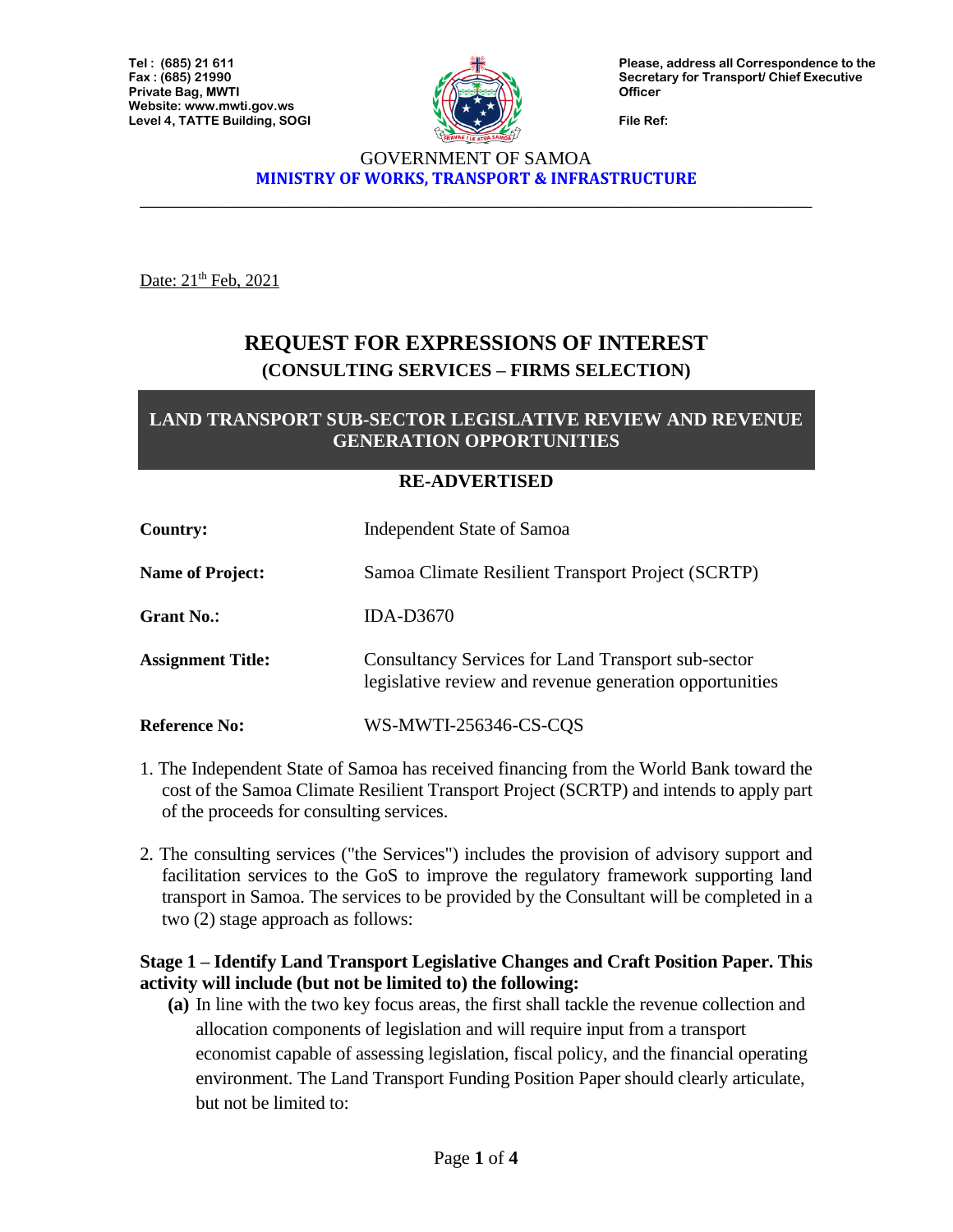- Findings from a review of previous studies and stakeholder engagement sessions on how land transport infrastructure is funded, including both the national and local (non-LTA) road networks, and whether the current funding environment is optimal;
- Recommendation on the fiduciary roles of MOF, MPE and LTA in collecting revenue and allocating funds across the land transport sector. Inclusive of donor agency financing, taxation, fuel levies, fines and charges. Consideration should be given to new revenue generating opportunities and this needs to be a key component of the position paper – or potentially a precursor to;
- Identify gaps in current legislation (Acts and Regulations) to deliver the above outcome and outline the changes required.
- **(b)** The second paper is to focus on the functions of the land transport network, requirements placed upon its users and the roles and responsibilities of government agencies in planning, developing, operating, and maintaining a safe, efficient, and effective national road system for Samoa. The Land Transport Roles and Requirements Position Paper should clearly articulate, but not be limited to:
	- A review of previous studies, stakeholder engagement sessions and the outcome/direction set in the funding position paper;
	- A review of the functions of government agencies in planning, developing, operating and maintaining the road systems for Samoa including establishing clarity on responsibilities for both the local and national road networks;
	- Recommendation on the functions for MWTI as they pertain to the promotion of strategic planning and regulatory oversight of road infrastructure including safety, traffic, enforcement and the likes. This should align with the legislative structure for civil aviation and maritime shipping;
	- Recommendations on requirements of land transport network in providing a safe, efficient and effective national road system and the requirements of network users. This will include improving current legislation as recommended in previous studies (referenced above) and as identified during stakeholder engagement and the consultants review process;
	- Identify gaps in current legislation (Acts and Regulations) to deliver the above outcome and outline the changes required.
- **(c)** This statement of basic principles, intent, roles, and responsibilities would be an important prelude to the legislative reforms which have been identified as being necessary to provide effective governance for the land transport sector and related infrastructure. The consultant will be required to draft and seek endorsement of recommendations in the position papers. This stage will include, but not be limited to, the following activities:
	- Review guidance provided in the Legislative Drafting Handbook (approved by the Attorney General, July 2008;
	- Consult with relevant stakeholders and conduct engagement sessions/workshops;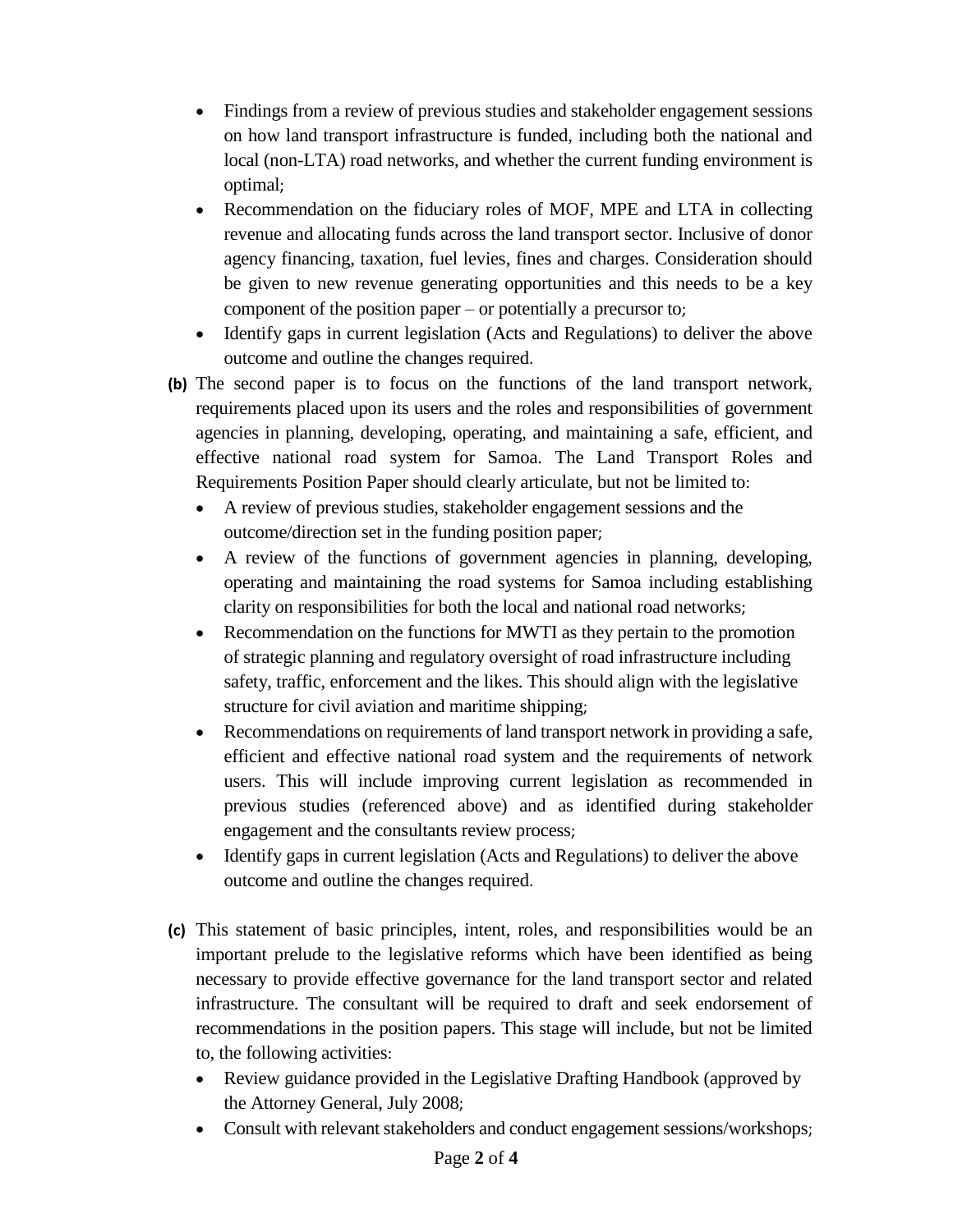- Review all relevant reports, policies, laws, regulations, rules and other regulatory instruments pertaining to land transport in the Independent State of Samoa;
- Review revenue collection across the land transport sector including fees and charges collected by LTA and fuel excise taxes collected by MOR and the legislative and regulatory frameworks supporting their enforcement in the Independent State of Samoa. Also consider applicability of the regulations to accommodate isolation of land transport related components of property taxes and the future potential to introduce additional road user charges (e.g., a heavy vehicle road use charge);
- Review the ownership and accounting practices for land transport infrastructure and align with those in the wider transport sector, namely: Samoa Airport Authority (SAA), Samoa Shipping Corporation (SSC) and Samoa Ports Authority (SPA);
- Summarize the intended roles and functions of MOF, MPE, MWTI and LTA in managing maintenance of the local and national road network, administering revenue and delivering and effective land transport system;
- Liaise with the AG's Office to determine the format and extent of any new or amended legislation;
- Identify legislative gaps and ambiguities in intended agency responsibilities regarding land transport in the Independent State of Samoa. This will mostly pertain to outdated laws and regulations covering MWTI's role and the role of LTA in its receipt of an annual government grant to cover operating expenditure;
- Draft the Land Transport Position Papers to seek agreement on key concepts and components of new legislation;
- Facilitate further workshop(s) with key leadership from the four governing bodies and seek endorsement on the recommendations (roles and responsibilities);
- Finalize clear, endorsed recommendations in a consolidated land transport legislative review position statement from which new legislation can be drafted. This position statement will form the foundation of the draft Bill in Stage 2;
- Develop implementation plan for Stage 2.

## **Stage 2 – Draft New Legislation and Supporting Regulations. This activity will include (but not be limited to) the following:**

- Develop a draft "Land Transport Bill" or appropriately named alternative (s) incorporating the principles agreed in the policy position statement prepared in Stage 1 of this assignment;
- Draft amendment bill to revise existing legislation to support the new  $Act(s)$  as required, and prepared revised regulations as may be required to support the draft Bill;
- Draft any supporting Regulations as may be required pursuant to the new Bill;
- Present the Bill and draft regulations to key stakeholders and amend as required to facilitate support required for enactment/promulgation;